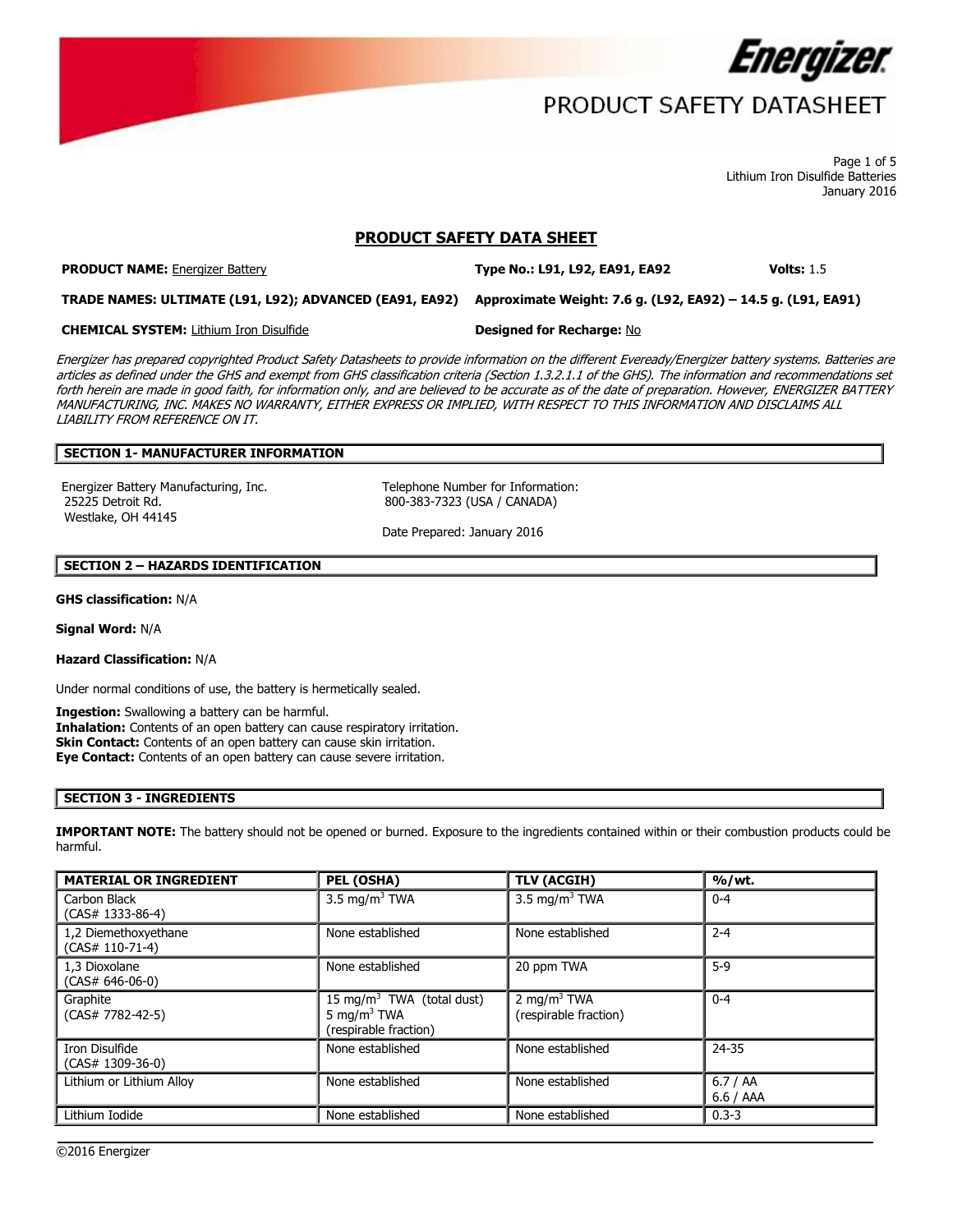

# PRODUCT SAFFTY DATASHFFT

Page 2 of 5 Lithium Iron Disulfide Batteries January 2016

| Non-Hazardous Components<br><b>Steel</b>    | None established | None established | 18-22   |
|---------------------------------------------|------------------|------------------|---------|
| (iron CAS# 65997-19-5)<br>Plastic and Other | None established | None established | Balance |

#### **SECTION 4 – FIRST AID MEASURES**

**Ingestion:** Do not induce vomiting or give food or drink. Seek medical attention immediately. CALL NATIONAL BATTERY INGESTION HOTLINE for advice and follow-up (202-625-3333) collect day or night.

**Inhalation:** Provide fresh air and seek medical attention.

**Skin Contact:** Remove contaminated clothing and wash skin with soap and water.

**Eye Contact:** Immediately flush eyes thoroughly with water for at least 15 minutes, lifting upper and lower lids, until no evidence of the chemical remains. Seek medical attention.

**Note:** Carbon black is listed as a possible carcinogen by International Agency for Research on Cancer (IARC).

### **SECTION 5- FIRE FIGHTING MEASURES**

In case of fire where lithium batteries are present, flood area with water or smother with a Class D fire extinguishant appropriate for lithium metal, such as Lith-X. Water may not extinguish burning batteries but will cool the adjacent batteries and control the spread of fire. Burning batteries will burn themselves out. Virtually all fires involving lithium batteries can be controlled by flooding with water. However, the contents of the battery will react with water and form hydrogen gas. In a confined space, hydrogen gas can form an explosive mixture. In this situation, smothering agents are recommended. A smothering agent will extinguish burning lithium batteries.

Emergency Responders should wear self-contained breathing apparatus. Burning lithium-iron disulfide batteries produce toxic and corrosive lithium hydroxide fumes and sulfur dioxide gas.

### **SECTION 6 - ACCIDENTAL RELEASE MEASURES**

To cleanup leaking batteries:

**Ventilation Requirements:** Room ventilation may be required in areas where there are open or leaking batteries. **Respiratory Protection:** Avoid exposure to electrolyte fumes from open or leaking batteries. **Eye Protection:** Wear safety glasses with side shields if handling an open or leaking battery. **Gloves:** Use neoprene or natural rubber gloves if handling an open or leaking battery. Battery materials should be disposed of in a leak-proof container.

#### **SECTION 7 - HANDLING AND STORAGE**

**Storage:** Store in a cool, well ventilated area. Elevated temperatures can result in shortened battery life. In locations that handle large quantities of lithium batteries, such as warehouses, lithium batteries should be isolated from unnecessary combustibles.

**Mechanical Containment:** If potting or sealing the battery in an airtight or watertight container is required, consult your Energizer Battery Manufacturing, Inc. representative for precautionary suggestions. Do not obstruct safety release vents on batteries. Encapsulation of batteries will not allow cell venting and can cause high pressure rupture.

**Handling:** Accidental short circuit for a few seconds will not seriously affect the battery. Prolonged short circuit will cause the battery to lose energy, generate significant heat and can cause the safety release vent to open. Sources of short circuits include jumbled batteries in bulk containers, metal jewelry, metal covered tables or metal belts used for assembly of batteries into devices. Damaging a lithium battery may result in an internal short circuit.

The contents of an open battery, including a vented battery, when exposed to water, may result in a fire and/or explosion. Crushed or damaged batteries may result in a fire.

If soldering or welding to the battery is required, consult your Energizer representative for proper precautions to prevent seal damage or short circuit.

 $\overline{\phantom{a}}$ 

**Charging:** This battery is manufactured in a charged state. It is not designed for recharging. Recharging can cause battery leakage or, in some cases, high pressure rupture. Inadvertent charging can occur if a battery is installed backwards.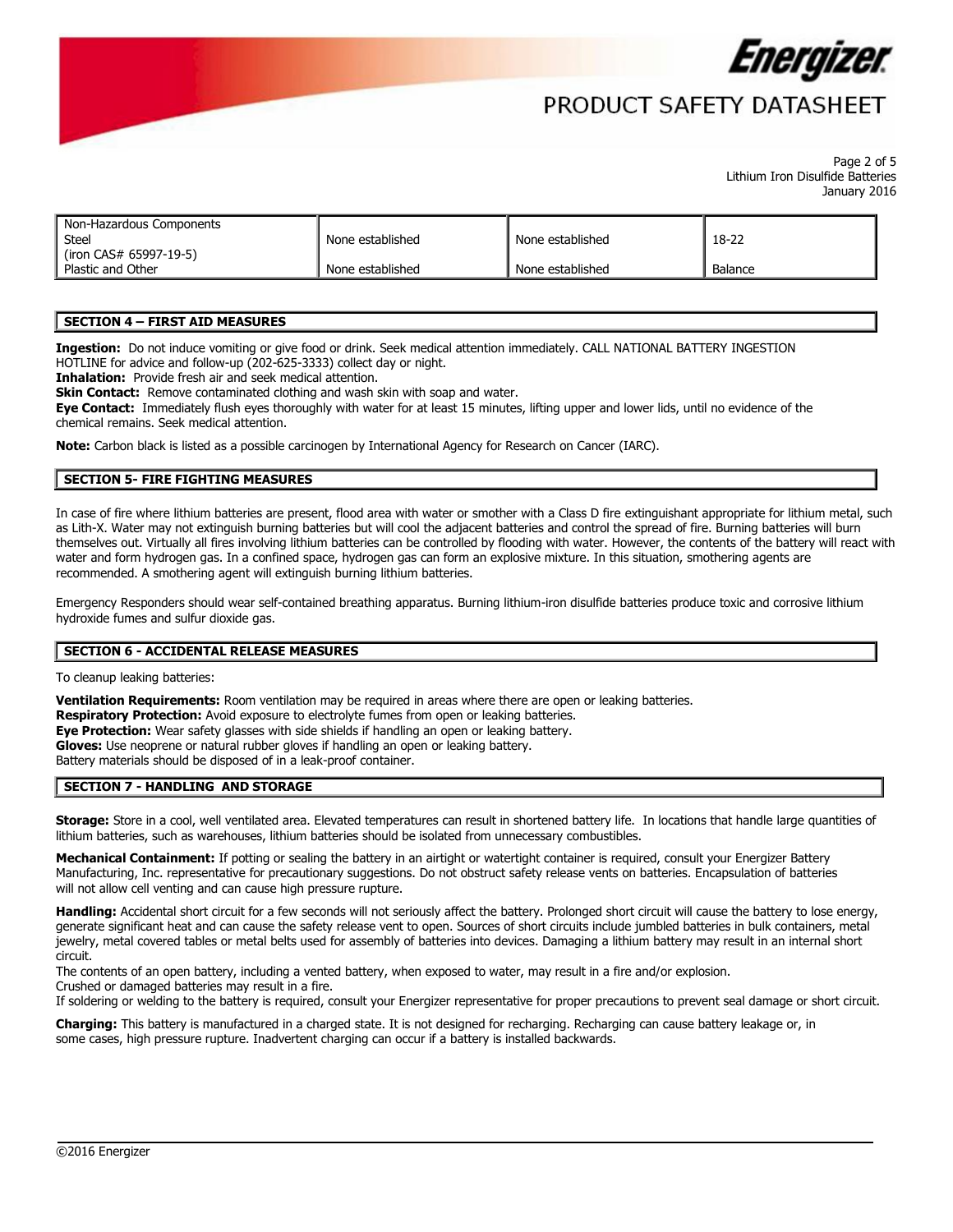

Page 3 of 5 Lithium Iron Disulfide Batteries January 2016

**Labeling:** If the Energizer label or package warnings are not visible, it is important to provide a package and/or device label stating:

WARNING: Battery can explode or leak and cause burns if installed backwards, disassembled, charged, or exposed to water, fire or high temperature.

Where accidental ingestion of small batteries is possible, the label should include:

WARNING: (1) Keep away from small children. If swallowed, promptly see doctor; have doctor phone (202) 625-3333 collect. (2) Battery can explode or leak and cause burns if installed backwards, disassembled, charged, or exposed to water, fire or high temperature.

#### **SECTION 8 - EXPOSURE CONTROLS/PERSONAL PROTECTION**

**Ventilation Requirements:** Not necessary under normal conditions. / **Respiratory Protection:** Not necessary under normal conditions.

**Eye Protection:** Not necessary under normal conditions. / **Gloves:** Not necessary under normal conditions.

#### **SECTION 9 – PHYSICAL AND CHEMICAL PROPERTIES**

| Appearance (physical state, color, etc.): | Solid object                  |
|-------------------------------------------|-------------------------------|
| Upper Explosive Limits:                   | Not applicable for an Article |
| Lower Explosive Limits                    | Not applicable for an Article |
| Odor                                      | No odor                       |
| Vapor Pressure (mm Hg @ 25°C)             | Not applicable for an Article |
| <b>Odor Threshold</b>                     | No odor                       |
| Vapor Density (Air = $1$ )                | Not applicable for an Article |
| pH                                        | Not applicable for an Article |
| Density $(g/cm3)$                         | $1.7 - 2.0$                   |
| Melting point/Freezing Point              | Not applicable for an Article |
| Solubility in Water (% by weight)         | Not applicable for an Article |
| Boiling Point @ 760 mm Hg (°C)            | Not applicable for an Article |
| Flash Point                               | Not applicable for an Article |
| Evaporation Rate (Butyl Acetate = $1$ )   | Not applicable for an Article |
| Flammability                              | Not applicable for an Article |
| <b>Partition Coefficient</b>              | Not applicable for an Article |
| Auto-ignition Temperature                 | Not applicable for an Article |
| Decomposition Temperature                 | Not applicable for an Article |
| Viscosity                                 | Not applicable for an Article |

 $\overline{\phantom{a}}$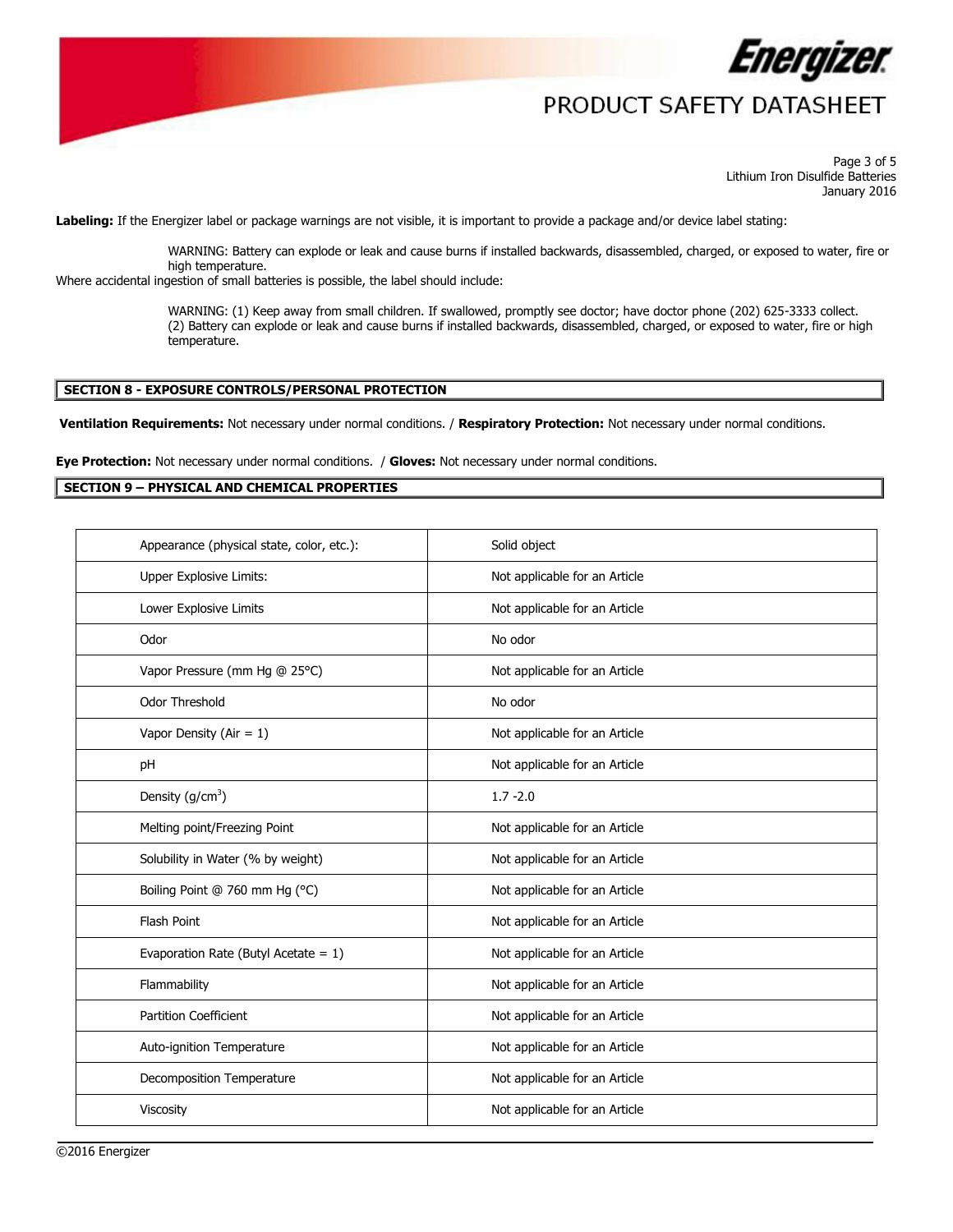

Page 4 of 5 Lithium Iron Disulfide Batteries January 2016

## **SECTION 10 – STABILITY AND REACTIVITY**

Lithium iron disulfide batteries contain no sulfides or cyanides and they do not meet any other reactivity criteria including "reacts violently with water" and therefore do not meet any of the criteria established in 40 CFR 261.2 for reactivity.

#### **SECTION 11 – TOXICOLOGICAL INFORMATION**

Under normal conditions of use, lithium iron disulfide batteries are non-toxic.

#### **SECTION 12 – ECOLOGICAL INFORMATION**

Issues such as ecotoxicity, persistence and bioaccumulation are not applicable for articles.

### **SECTION 13 – DISPOSAL CONSIDERATIONS**

Lithium iron disulfide batteries are not hazardous waste per the United States Resource Conservation and Recovery Act (RCRA) - 40 CFR Part 261 Subpart C. Dispose of in accordance with all applicable federal, state and local regulations.

#### **SECTION 14 – TRANSPORT INFORMATION**

In general, all batteries in all forms of transportation (ground, air, or ocean) must be packaged in a safe and responsible manner. Regulatory concerns from all agencies for safe packaging require that batteries be packaged in a manner that prevents short circuits and be contained in "strong outer packaging" that prevents spillage of contents. All original packaging for Energizer lithium batteries are compliant with these regulatory concerns.

Energizer lithium-iron disulfide batteries are exempt from the classification as dangerous goods as they meet the requirements of the special provisions listed below. (Essentially, they are properly packaged and labeled, contain less than 1 gram of lithium and pass the tests defined in UN model regulation section 38.3).

| <b>Regulatory Body</b>              | <b>Special Provisions</b>        |  |  |
|-------------------------------------|----------------------------------|--|--|
| <b>ADR</b>                          | 188, 230, 310, 636, 656          |  |  |
| IMDG                                | 188, 230, 310, 957               |  |  |
| UN                                  | UN 3090, UN 3091                 |  |  |
| US DOT                              | 29, A54, A100, A101              |  |  |
| IATA 57 <sup>th</sup> Edition, ICAO | Packaging Instructions 968 - 970 |  |  |

Energizer is registered with CHEMTREC. In the event of an incident during transport call 1-800-424-9300 (North America) or 1-703-527-3887 (International).

A global lithium label chart is provided below to summarize the current global labeling requirements.

#### **Label Summary Chart**

| <b>Shipping</b><br>Mode | Li content                                              | Net quantity wt.<br>of batteries per<br>package | <b>Battery Type</b>     | AllIb<br>9 | CALTERN<br>ff<br>$\overline{\mathbf{v}}$<br>NEVADA DE GUARDIA<br>will said at building one<br>For open behindering and . (2012) Contact | CARGO AIRCRAFT<br><u>पर स</u> |
|-------------------------|---------------------------------------------------------|-------------------------------------------------|-------------------------|------------|-----------------------------------------------------------------------------------------------------------------------------------------|-------------------------------|
| AIR                     | 0.3g to $\leq$ 1g/cell<br>0.3g to $\leq$ 2g/<br>battery | $\leq$ 2.5 kg                                   | L91, L92, L522          | <b>YES</b> | YES                                                                                                                                     | <b>YES</b>                    |
|                         | $\leq$ 0.3q/cell                                        | $\leq$ 2.5kg                                    | All Li Coin and<br>2L76 | <b>NO</b>  | YES                                                                                                                                     | <b>YES</b>                    |
|                         | $\leq$ 0.3q/cell                                        | $>2.5$ kg                                       | All Li Coin and<br>2L76 | YES        | YES                                                                                                                                     | <b>YES</b>                    |
| Land/<br>Sea only       | All                                                     | All                                             | All                     | <b>NO</b>  | <b>YES</b>                                                                                                                              | <b>YES</b>                    |

 $\overline{\phantom{a}}$